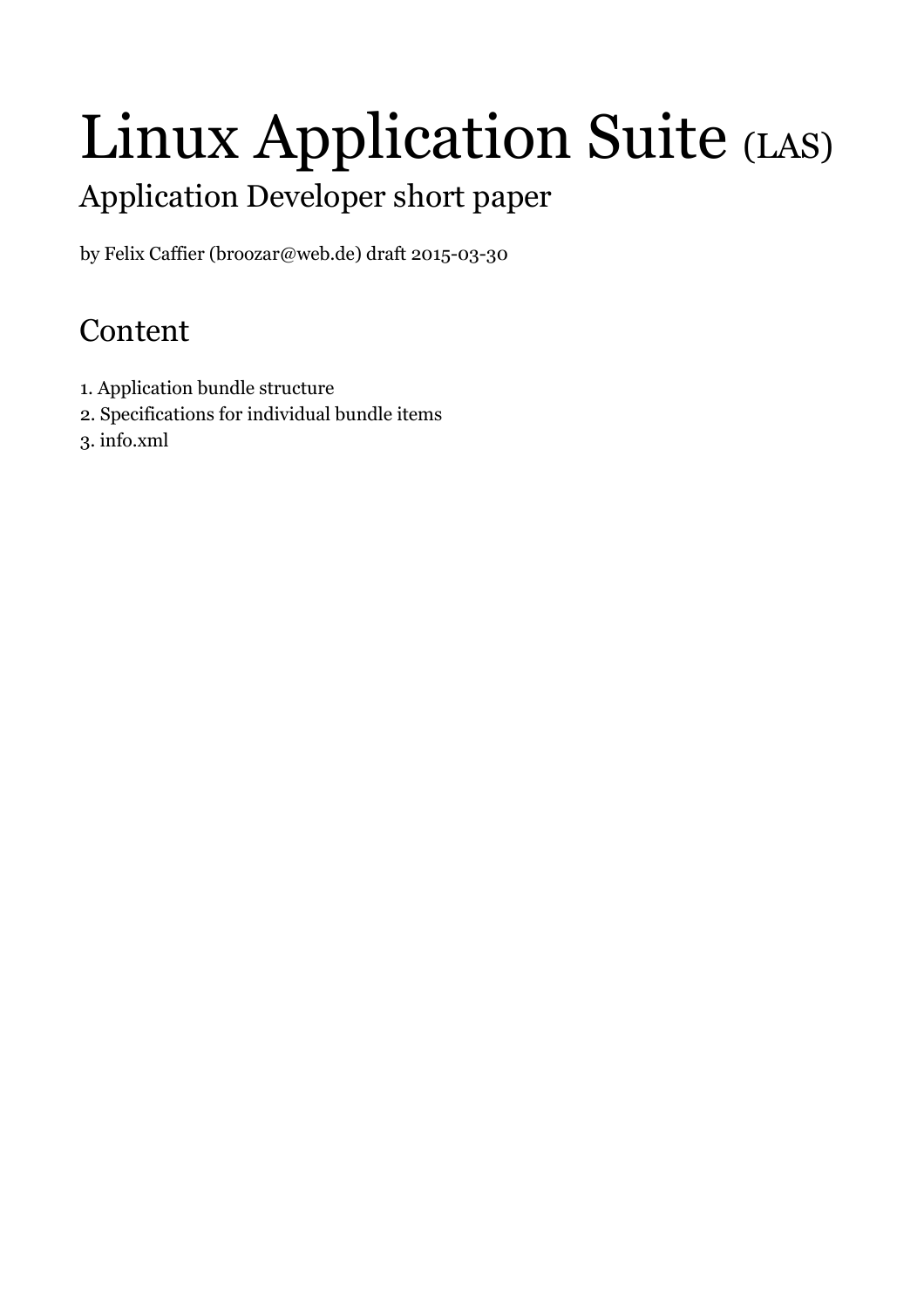# 1. Application bundle structure

Application bundles are folders containing all files belonging to one user-space application. They (currently) can have the extension **.apx** (GUI app) or **.cap** (CLI app). If you know Mac OSX .app bundles, the idea is similar.

Linux application bundles are structured the following way, while a yellow background indicates optional items:

```
+ appname.apx/.cap (top folder)
```

```
-- launch[-[arch]].sh
```
- -- icon.png
- -- info.xml
- -- appname.cert
- -- file.png
- -- LICENSE<sup>[ LANG]</sup>
- -- README<sup>[LANG]</sup>
- -- EULA<sub>L</sub> LANG]
- -- CREDITS[ LANG]
- -+ lib[-[arch]] (sub folder)

### Required Elements:

**appname.apx/.cap** - The app can have any name, preferably alphanumeric lowercase with no special characters. The "extension" indicates a GUI application (apx) or a console application (cap).

**launch**[-[arch]].sh - The shell script that will be executed when you tell the system to launch the app. All apps are launched through a shell script. If no arch is found ("") or you are trying to run a platform-agnostic script, the fallback "launch.sh" will be executed instead. **info.xml** - holds the app name in multiple languages, the app description, and additional information about the program, like version number, build, author, etc. **icon.png** - application icon

## Optional Elements:

**file.png** - if you want the files associated to the program have a special icon **LICENSE, README, EULA, CREDITS [\_LANG]** - common text files **appname.cert** - the application certificate

**lib[-[arch]]** - libraries required by the application that do not ship by default with the linux distribution. If the arch-specific folder "lib-*archname*" is not found, appopen will try to use "lib". This folder will be automatically added to LD\_LIBRARY\_PATH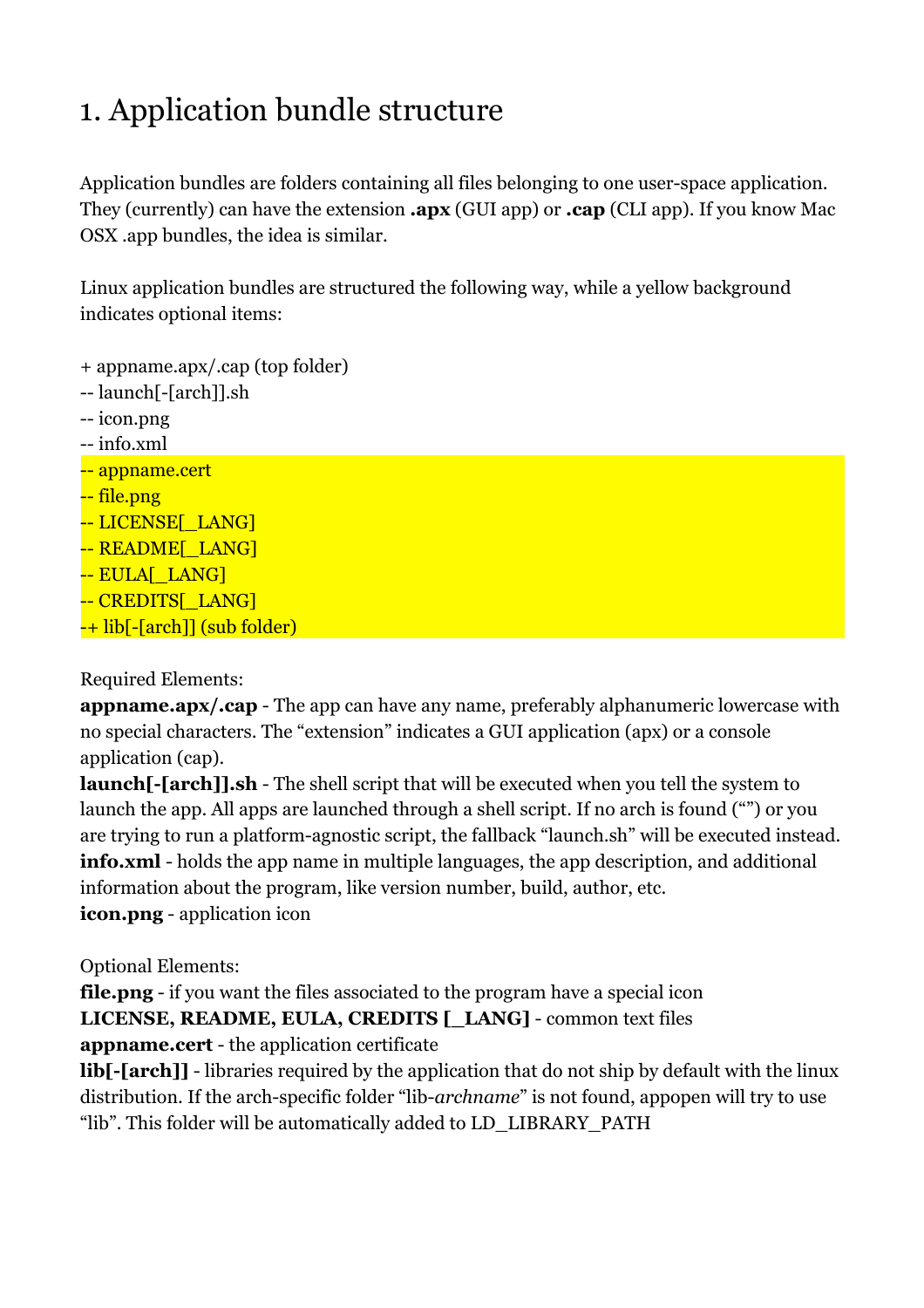# 2. Specifications for individual bundle items

#### **appname.apx/.cap - the root folder of the application**

apx indicates a GUI app, cap indicates a terminal/CLI app. They are structured equally, the only difference: the cap bundle launcher opens a terminal first, then executes launch- [arch].sh. This gets rid of the common CLI app steps "open terminal - cd to directory - type script interpreter name and file name to execute".

#### **launch[-[arch]].sh - the entry point for the application**

Main Script that will be executed. It can contain whatever bash code you need. In its most minimal form, simply declare the name of the GUI executable or the interpreter and the name of the main script. The CWD for the script will be set to appname.apx/cap automatically, so no need for "cd" code. The simplest lauch script could look like this:

#### ./binary \$@

where "binary" is the local executable and " $\alpha$ " transmits all arguments to the binary. Since this is just a shell script, it is easy to create dummy applications like a Desktop Environment settings manager or one-click launchers to system-built-in tools like "alsamixer" (see provided test applications).

[arch] is determined by 'uname -m' upon launch, so it is possible to pack multiple launch scripts into one apx/cap bundle (and the respective target binaries), which get automatically selected depending on the host platform. If arch is empty or you are trying to run a platformagnostic script, the fallback "launch.sh" will be executed instead.

#### **icon.png - application icon**

A square power-of-two (preferably 128x128px with transparency) PNG image for the application. This will be read by the Desktop Enviroment's application launcher.

#### **file.png - file icon**

A square power-of-two (preferably 128x128px with transparency) PNG image for the application-related files. This will be read by the Desktop Enviroment's file manager.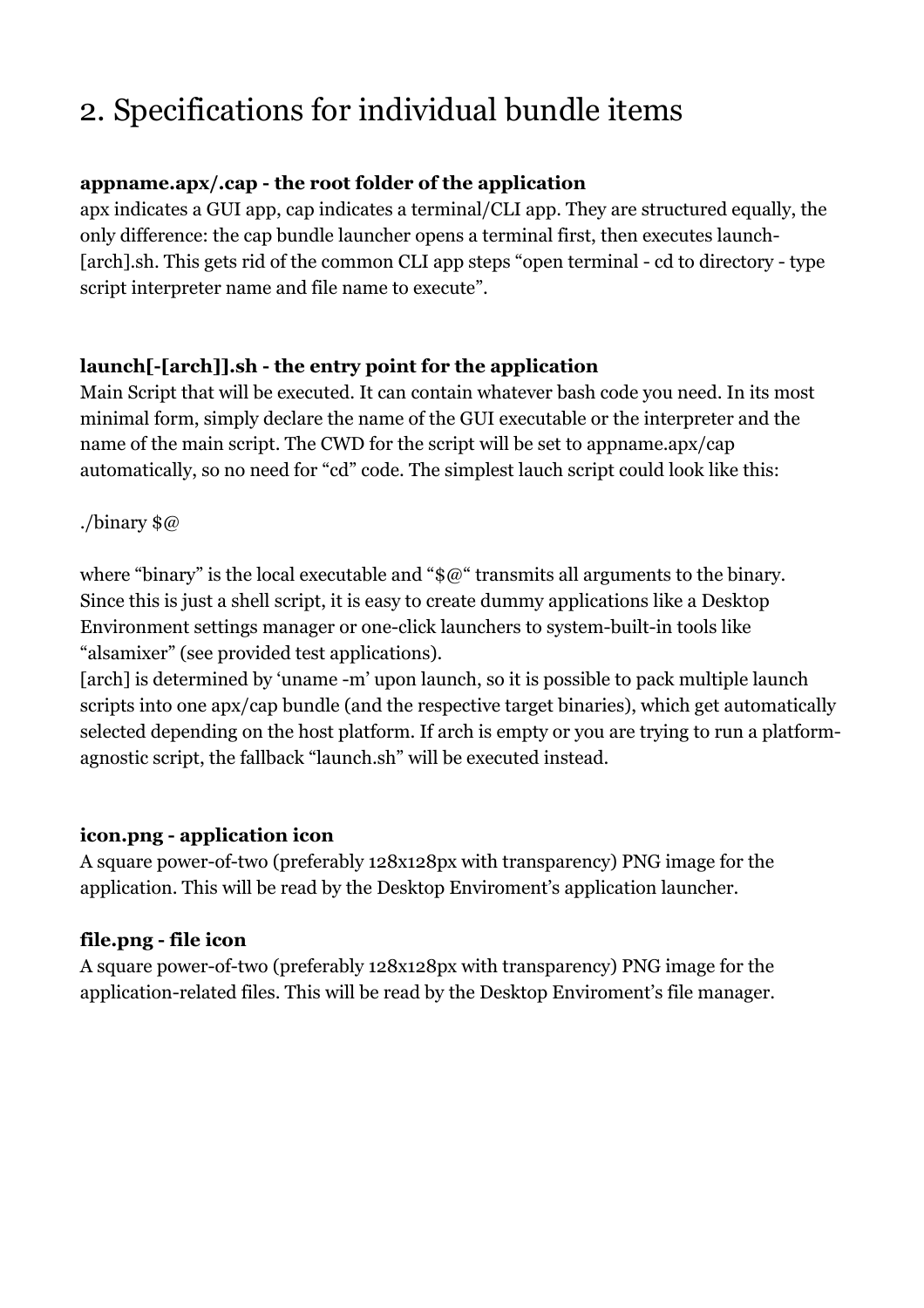## **LICENSE[\_LANG], README[\_LANG], EULA[\_LANG], CREDITS[\_LANG]**

Common text files that ship with most programs already. appinfo and appinstall provide a GUI frontend for these files. [ LANG] can be specified if you want different files for different languages. If no file matches the system language, [ LANG] will be ignored. Language codes correspond to ISO 639-1.

#### **appname.cert**

Certification file for the application. I am no expert on this, so someone will have to fill the gaps here.

-- TODO --

## **lib-[arch] - non-system library folder**

Every app bundle can ship the libraries it needs, or opt to ship with other versions of the libraries present on the system to avoid incompatibilities. The lib[arch] folder is automatically included into the app launch through LD\_LIBRARY\_PATH. [arch] is determined by 'uname -m' upon launch, so it is possible to pack multiple libraries into one apx/cap bundle.